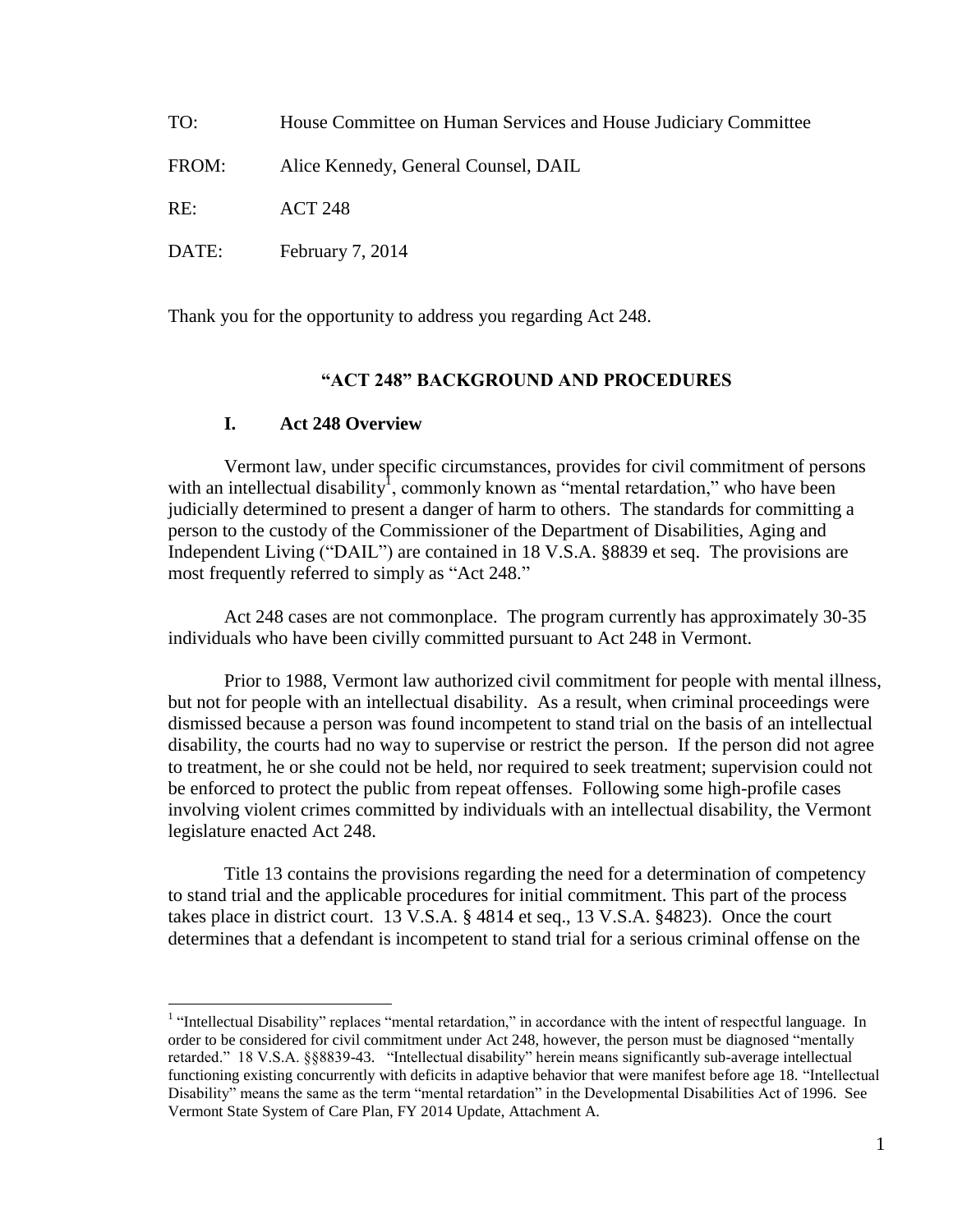basis of an intellectual disability, the district court is required to hold a hearing to determine whether the person should be placed under Act 248 civil commitment. 18 V.S.A. §8839 et seq.

After a criminal defendant has been deemed incompetent to stand trial on the basis of an intellectual disability and committed to the custody of the Commissioner of DAIL, the criminal case is concluded. Thereafter, any modifications or enforcement issues of the Act 248 order are family court actions. 4 V.S.A. §33(13).

## **II. Criteria for Initial Commitment**

## a.) **Defendant must have an intellectual disability and must have been found incompetent to stand trial.**

Act 248, the civil commitment procedure for persons with an intellectual disability, who have been judicially determined to present a danger of harm to others, does *not* apply to people who may be found incompetent as a result of other developmental disabilities, such as autism, traumatic brain injury or for any other cognitive impairment which is not diagnosed as "mental retardation." The diagnosis must be made using standard diagnostic criteria by a physician or a psychologist. These criteria include: manifestation before age 18, IQ of 70 or below and significant deficits in adaptive behavior. See Vermont System of Care Plan, FY 2014 Update, Attachment A.

Those found incompetent to stand trial because of mental illness, who have not been diagnosed with an intellectual disability, are not subject to Act 248. The requirement that Act 248 be used to commit only persons with an intellectual disability, as opposed to any person with a cognitive impairment, is statutory.

An intellectual disability is understood to be a life-long condition. It does not result from injury or illness, like other cognitive impairments may, and it is not subject to change over a lifetime. It is for that reason that the diagnosis, to be reliable, must be made before the person's  $18<sup>th</sup>$  birthday.

In order to meet the criteria for an intellectual disability, the finding of a low I.Q. *must occur* along with concurrent deficits or impairments in present adaptive functioning (i.e., the person's effectiveness in meeting the standards expected for his or her age by his or her cultural group) in at least two (2) of the following areas: "communication. self-care, home living, social/interpersonal skills, use of community resources, self-direction, functional academic skills, work, leisure, health, and safety." See Regulations Implementing The Developmental Disabilities Act of 1996, March 2011, Reg. 1.32.

## b.) **Defendant must have committed a serious crime that makes him a danger to others.**

In order to be committed under Act 248, the person must present a "danger of harm to others." This means that "the person has inflicted or attempted to inflict serious bodily injury to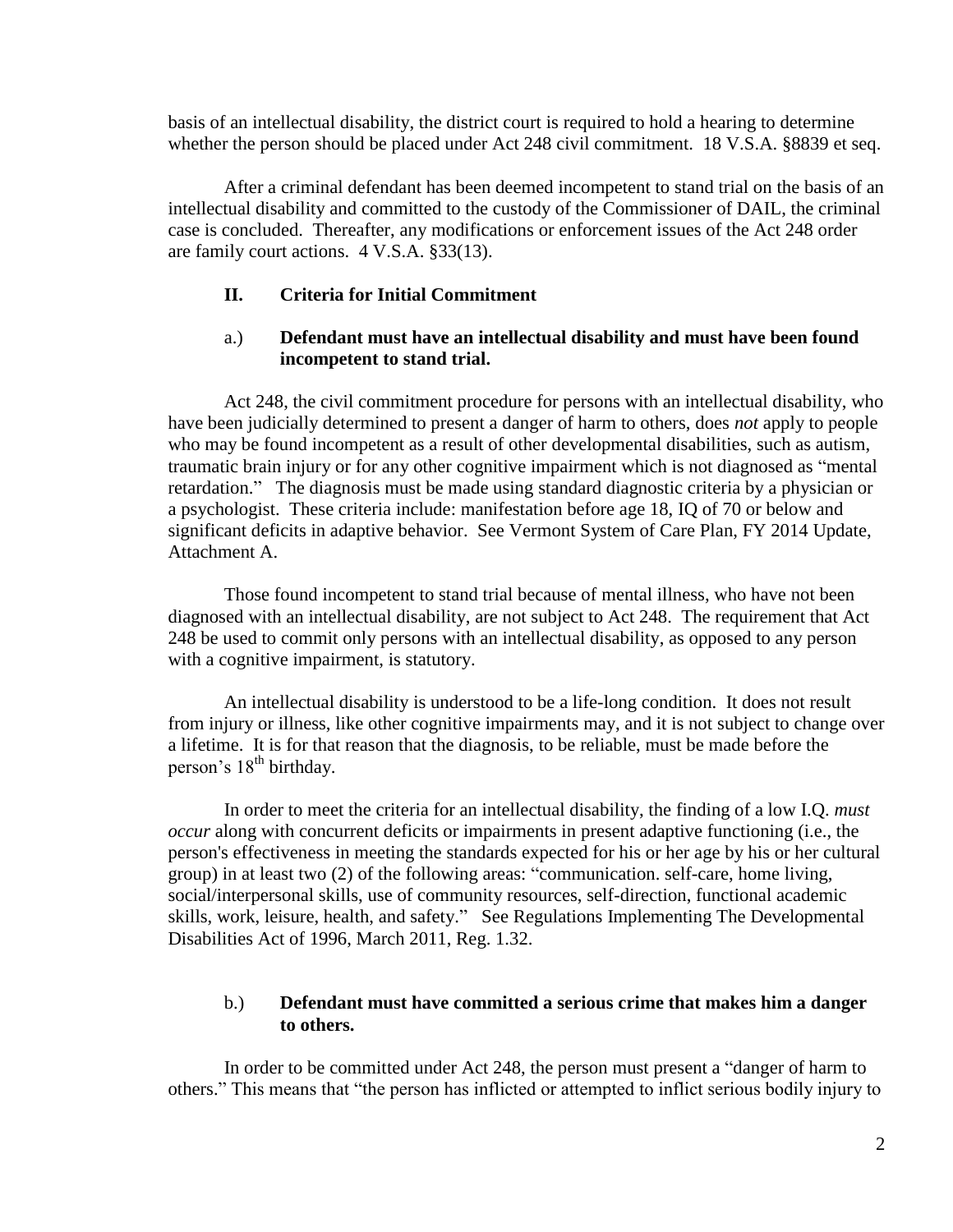another or has committed an act that would constitute a sexual assault or lewd and lascivious conduct with a child." (18 V.S.A. §8839(1)).

## c.) **Dangerousness must be stipulated to by Defendant or Proved by the State.**

In most Act 248 cases, the parties stipulate that the Defendant did, in fact, commit the crime alleged. In cases in which the Defendant does not so stipulate, the state must prove that the person has, in fact, "inflicted or attempted to inflict serious bodily injury to another or committed or attempted sexual assault or lewd and lascivious conduct with a child." (18 V.S.A. §8839(1)).

In order to be committed under Act 248, the above criteria must be met.

## d.) **The Commissioner must be able to provide appropriate custody, care and habilitation for the person.**

The other statutory limitation on commitment is that the Commissioner of DAIL be able to provide appropriate "custody, care and habilitation" in a program the Commissioner finds adequate to provide it. 13 V.S.A. §4823(a). If the Commissioner were to state, or if a respondent were to argue successfully to the District Court that the Commissioner is unable to provide "appropriate custody, care and habilitation" for a particular person, the court would lack the authority to commit the person. Presumably, in that event, the person would have to be released and the charges dropped or not prosecuted.

However, since the passage of Act 248, the Commissioner has only challenged placement in Act 248 in one (1) case in which it was argued, due to the Defendant's behavior set, DAIL was unable to provide appropriate "custody, care or habilitation." No respondent has ever advanced that argument and no court has found that the Commissioner is unable to provide appropriate "custody, care and habilitation" for an adult not found competent to stand trial on the basis of an intellectual disability.

The Court, pursuant to a stipulation or after hearing, issues an order making specific findings of fact and stating conclusions of law (18 V.S.A. §8843; 13 V.S.A. §4823). This Order commits the individual to the custody of the Commissioner for placement in a designated program and ends the criminal case.

# **III. Act 248 Services and Post-Order Judicial Review**

All services and habilitation currently provided under Act 248 are in individualized settings and are developed and operated by community developmental services programs. The Commissioner is required by statute to place the person committed in the least restrictive environment, consistent with the need to protect public safety. 18 V.S.A. §8843(c).

Homes, neighborhoods and jobs sites are screened to avoid situations which could pose risks for the vulnerable. A typical program for a person under Act 248 provides 24/7 eyes-on supervision that typically includes education and day activities, employment support, and